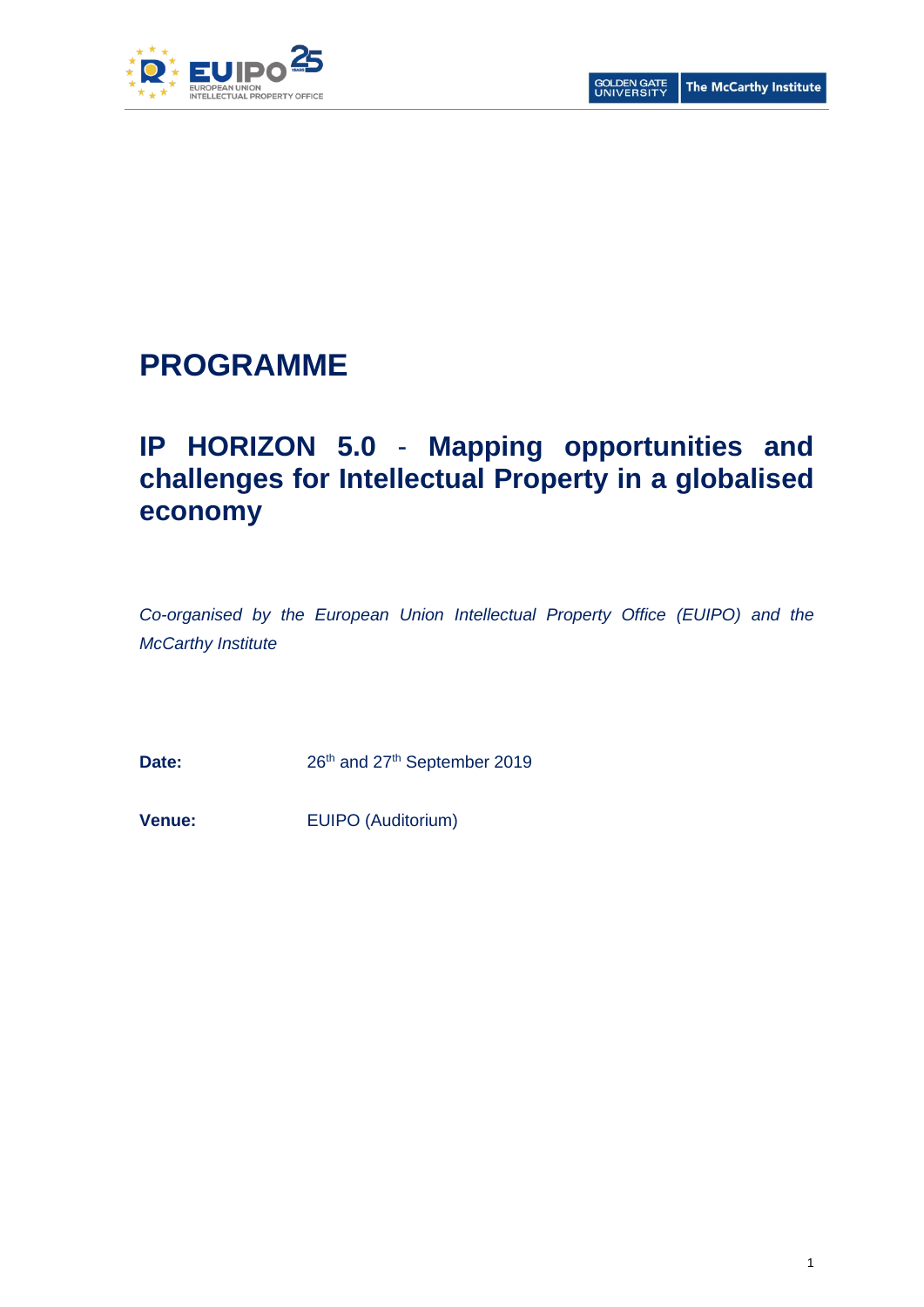

#### **Outline of the conference:**

The European Union Intellectual Property Office, in collaboration with the San Franciscobased McCarthy Institute, is organising an International Conference at EUIPO's headquarters in Alicante, Spain, on 26 and 27 September 2019. This Conference brings together representatives from some of the leading IP offices in the world, international business, lawmakers, judges, academics, law enforcement authorities and lawyers to look at issues at the forefront of IP planning, including cutting edge developments such as artificial intelligence.

A wide range of experts from across the globe will consider the challenges and foreseeable developments, as the digital society undergoes further changes. Opportunities presented by global e-commerce and transformative technologies will also be discussed, together with the future of IP jobs.

The event is designed to encourage interactive discussion among participants about the questions that need to be considered as the globalisation of IP continues to move forward.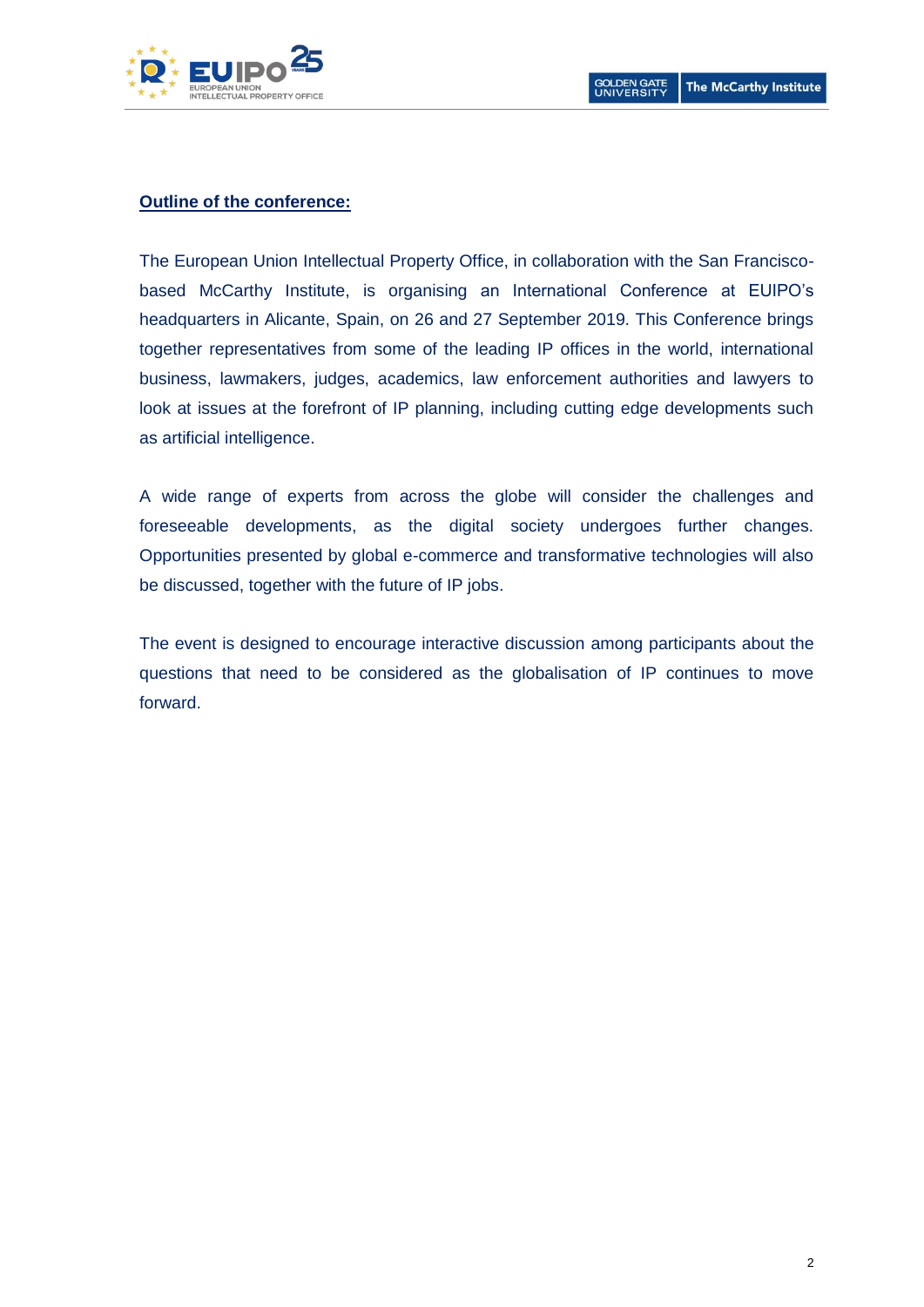

# **THURSDAY 26th SEPTEMBER 2019**

**8:30 – 9:00 Welcome coffee**

# **I. KEYNOTE: THE IP GLOBAL VILLAGE**

 $9.00 - 9.45$ 

# **Opening speakers:**

- Christian Archambeau, Executive Director, EUIPO
- David Franklyn, Director of the McCarthy Institute and Professor of Law at Golden Gate University, San Francisco
- Jorma Hanski, Chairperson of the Management Board of the EUIPO and representative of the Finnish EU Presidency

### **Keynote speaker:**

Francis Gurry, Director General, WIPO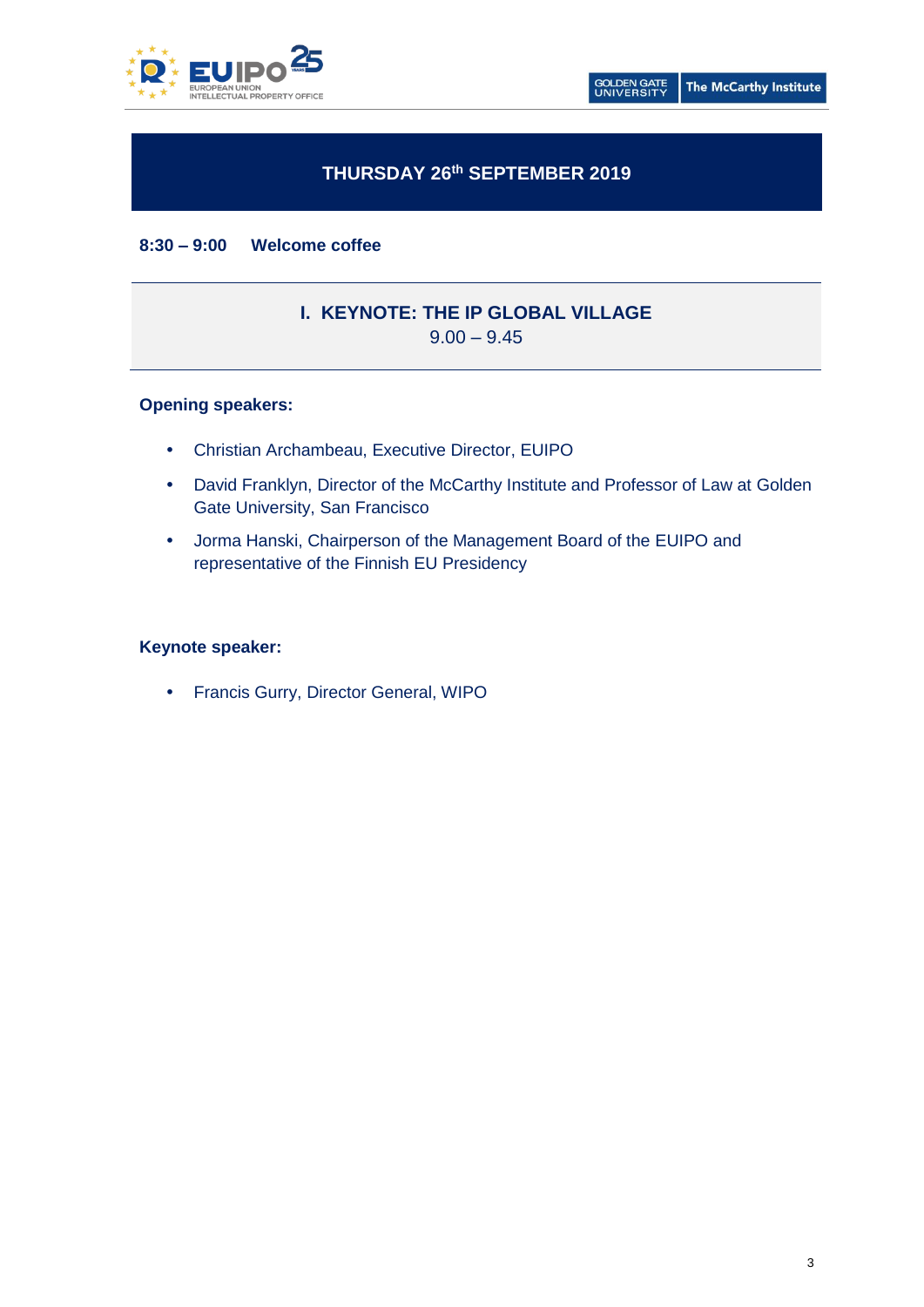

# **II. INDUSTRIAL REVOLUTION 5.0**

Opportunities and challenges for IP in the age of digital transformation  $9.45 - 16.15$ 

# **09.45 – 11.20**

# **Introduction:**

- Nathan Wajsman, Chief Economist, Observatory EUIPO
	- **1. IP at the crossroads of the digital highway: the views of industry**

The panellists will give an overview of the current challenges they face in IP and how these can be best addressed.

# **Panel leader:**

• Piotr Stryszowski, Senior Economist, OECD

# **Speakers:**

- Jan de Visser, IP&S Manager Brand Protection, Senior Director, Philips Intellectual Property & Standards
- Isabella E. Fu, Associate General Counsel and Head of Patents, Microsoft **Corporation**
- Angie Hankins, General Counsel & Corporate Secretary, Samsung Strategy & Innovation Center
- Yutaka Hasegawa, VP, Head of Sony Design
- Xinghao Wang, Global Director of Intellectual Property, Alibaba

# **Panel discussion**

**11.20 – 11.45 – Networking Coffee**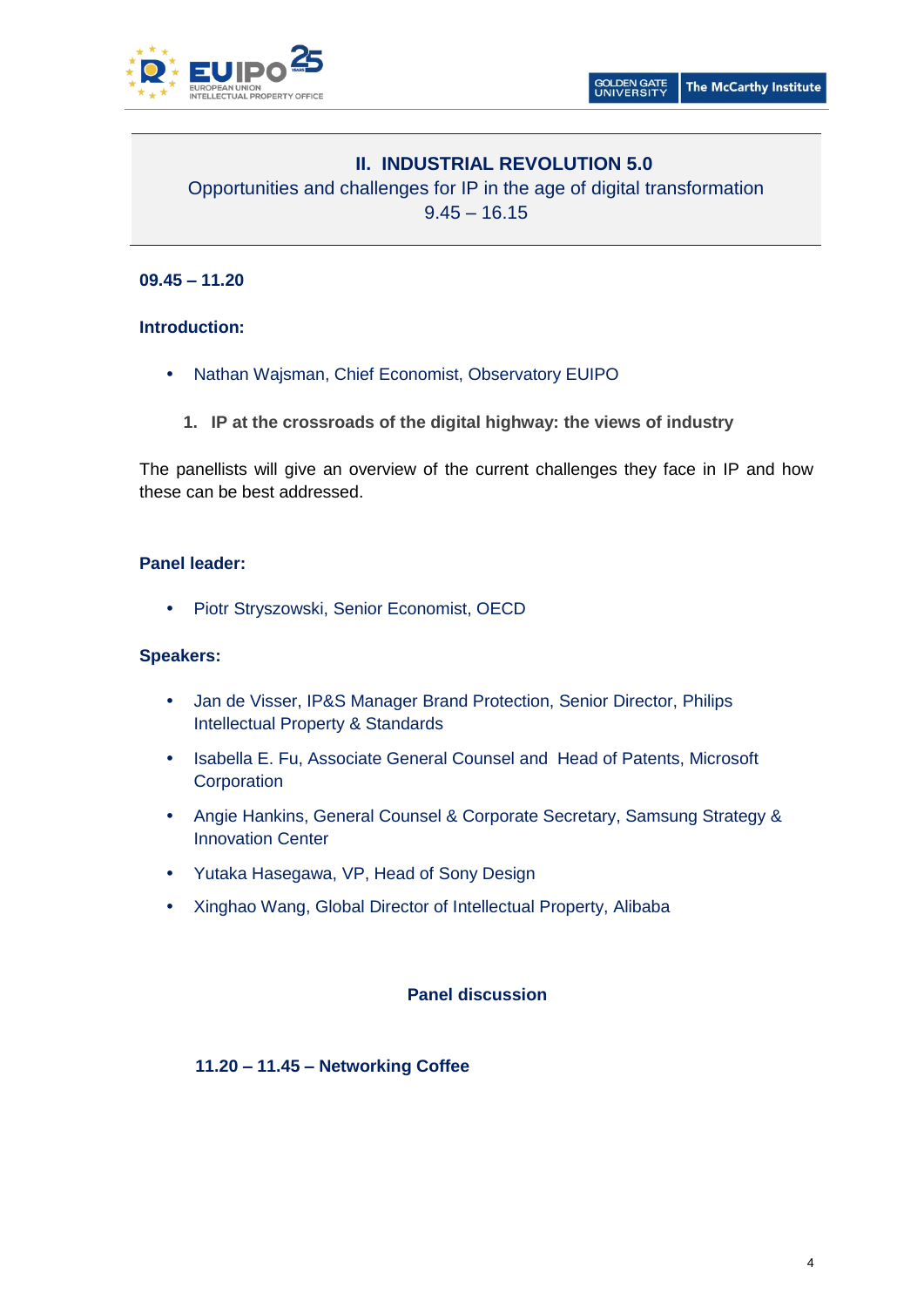

# **11.45 – 13.25**

**2. Setting the scene for future IP policy initiatives**

The panellists will endeavour to address the extent to which law and policy makers are able to meet the challenges identified by the previous panel. Particular emphasis will be given to global alignment of IP policy and laws through treaties, conventions and other international regulatory instruments that set a framework in which business can prosper and thrive.

# **Panel leader***:*

 Pavel Svoboda, Former Chairperson of the Legal Affairs Committee of the European Parliament

# **Speakers***:*

- Peter Kovács, Head of Unit, Services and investment, Intellectual Property and Public Procurement, European Commission
- Shira Perlmutter, Chief Policy Officer and Director for International Affairs, United States Patent and Trademark Office
- Tomoki Sawai, Director-General, Patent and Design Examination Department, Japan Patent Office
- Amaryllis Verhoeven, Head of Unit, Intellectual Property and Fight Against Counterfeiting, European Commission

# **Panel discussion**

# **13.25 – 14.45 Networking Buffet**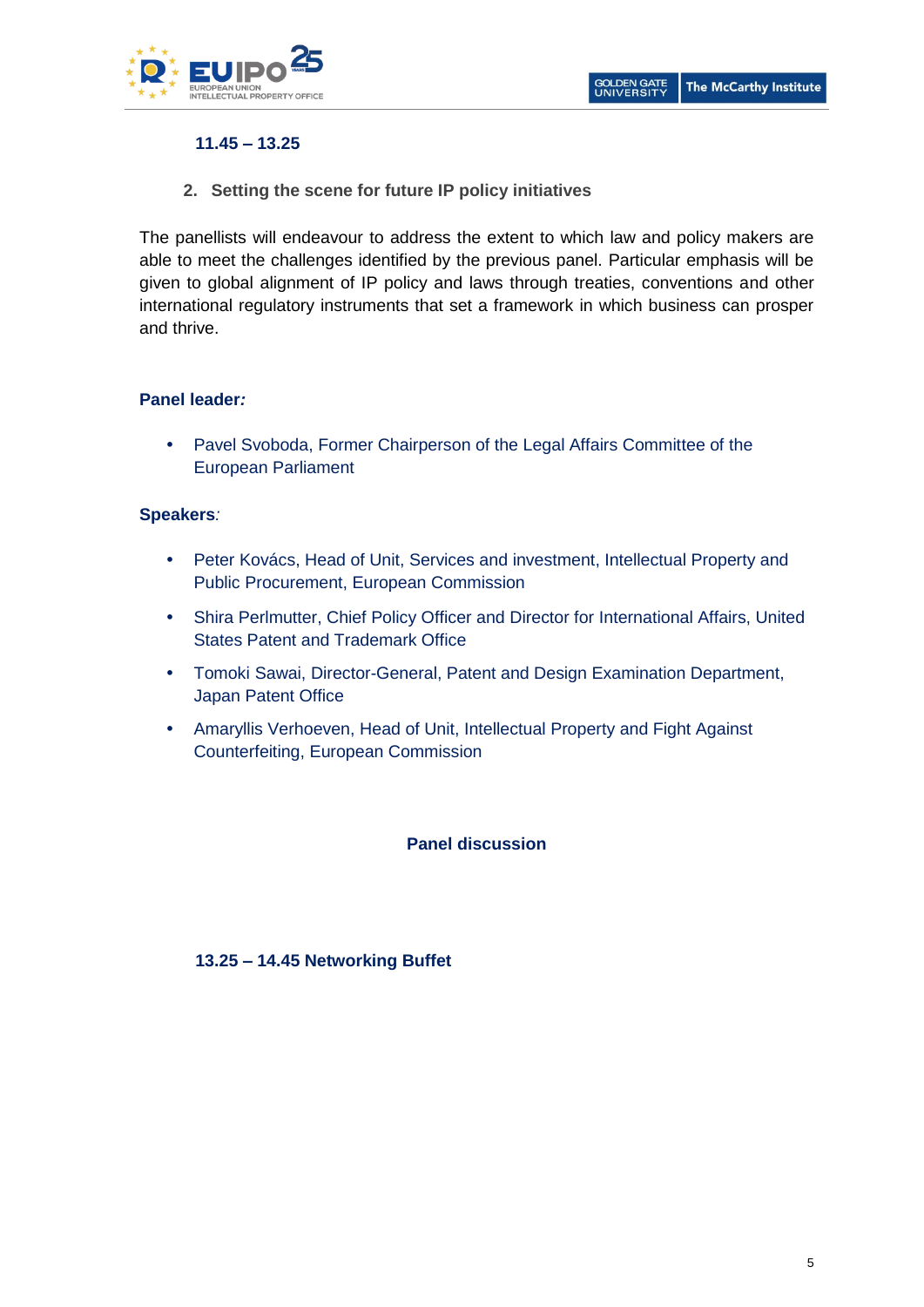

# **14.45 – 16.15**

**3. Bringing the IP world closer together**

Representatives from the European Commission and major IP offices will describe the efforts currently being made to draw up soft law and develop consistent and predictable practices that bring global IP Offices closer together for the benefit of business.

# **Panel leader***:*

 Paula Adamson, General Manager, Trade Marks and Designs Group, Intellectual Property Office, Australia

# **Speakers***:*

- Michael Fröhlich, Director European and International Legal Affairs, European Patent Office
- Dae Soon Jung, Director, International Education Division, Korean Intellectual Property Office
- Juan Lozano, Director General, Mexican Institute of Industrial Property
- João Negrão, Director of International Cooperation and Legal Affairs Department, EUIPO
- Tomoki Sawai, Director-General, Patent and Design Examination Department, Japan Patent Office
- Daren Tang, Chief Executive, Intellectual Property Office of Singapore
- Amaryllis Verhoeven, Head of Unit, Intellectual Property and Fight Against Counterfeiting, European Commission

# **Panel discussion**

# **16.15 – 16.45 Networking Coffee**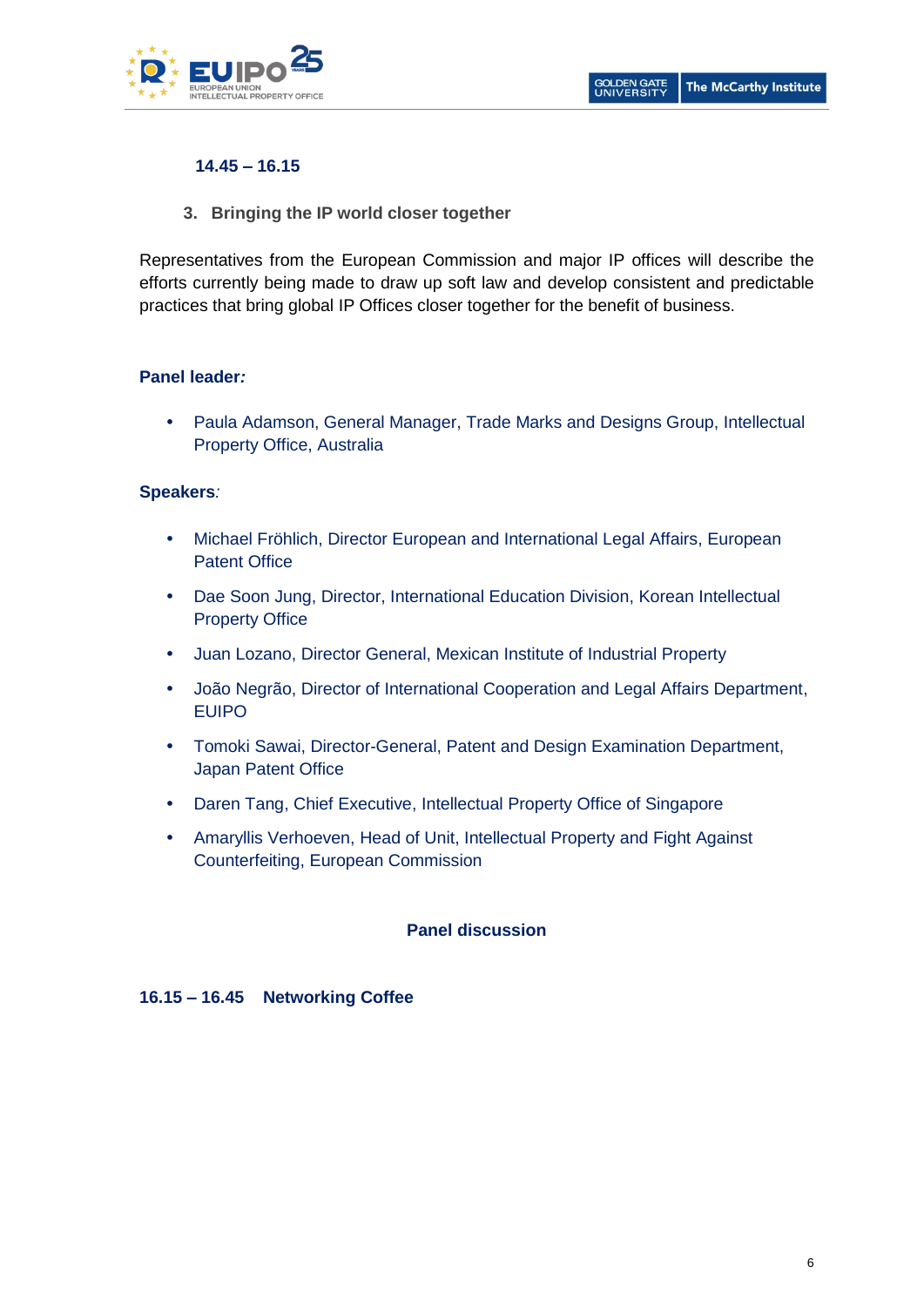

# **III. SELF-REGULATORY GLOBAL e-COMMERCE** 16.45 – 18.05

### **1. Protecting IP in e-commerce: the law and self-regulatory measures**

Not all IP solutions can be found by traditional legislation and soft law. Big business has sought to take matters in its own hands through IP self-regulation, whereby those wishing to engage in economic activity must abide by certain IP rules and regulations. As voluntary co-operation agreements start to be signed, IP liability regimes shift. Sometimes this self-regulation may even influence legislation and result in sui generis systems of dispute resolution and enforcement. Panellists will outline those rules and co-operation agreements from an IP perspective, while looking at how they are being currently implemented by commerce and sometimes lawmakers, and what improvements are possible.

#### **Panel leader***:*

• Paul Maier, Director of the EUIPO Observatory

#### **Speakers***:*

- José Checa, General Counsel Brand & Marketing properties, Nestlé
- Daniel Dougherty, Senior Enforcement Director, Alibaba
- Christopher Oldknow, Public Policy EMEA IP, Customer and Brand Trust, Amazon
- Harrie Temmink, Deputy Head of Unit, Intellectual Property and Fight Against Counterfeiting, European Commission
- Mary Wong, Vice President, Strategic Community Operations, Planning and Engagement, ICANN

#### **Panel discussion**

#### **20.30 Gala Reception**

#### **Speaker at Gala Dinner***:*

 Hartmut Esslinger, Legendary industrial designer; Founder of Frog design; Winner of the 2018 DesignEuropa Lifetime Achievement Award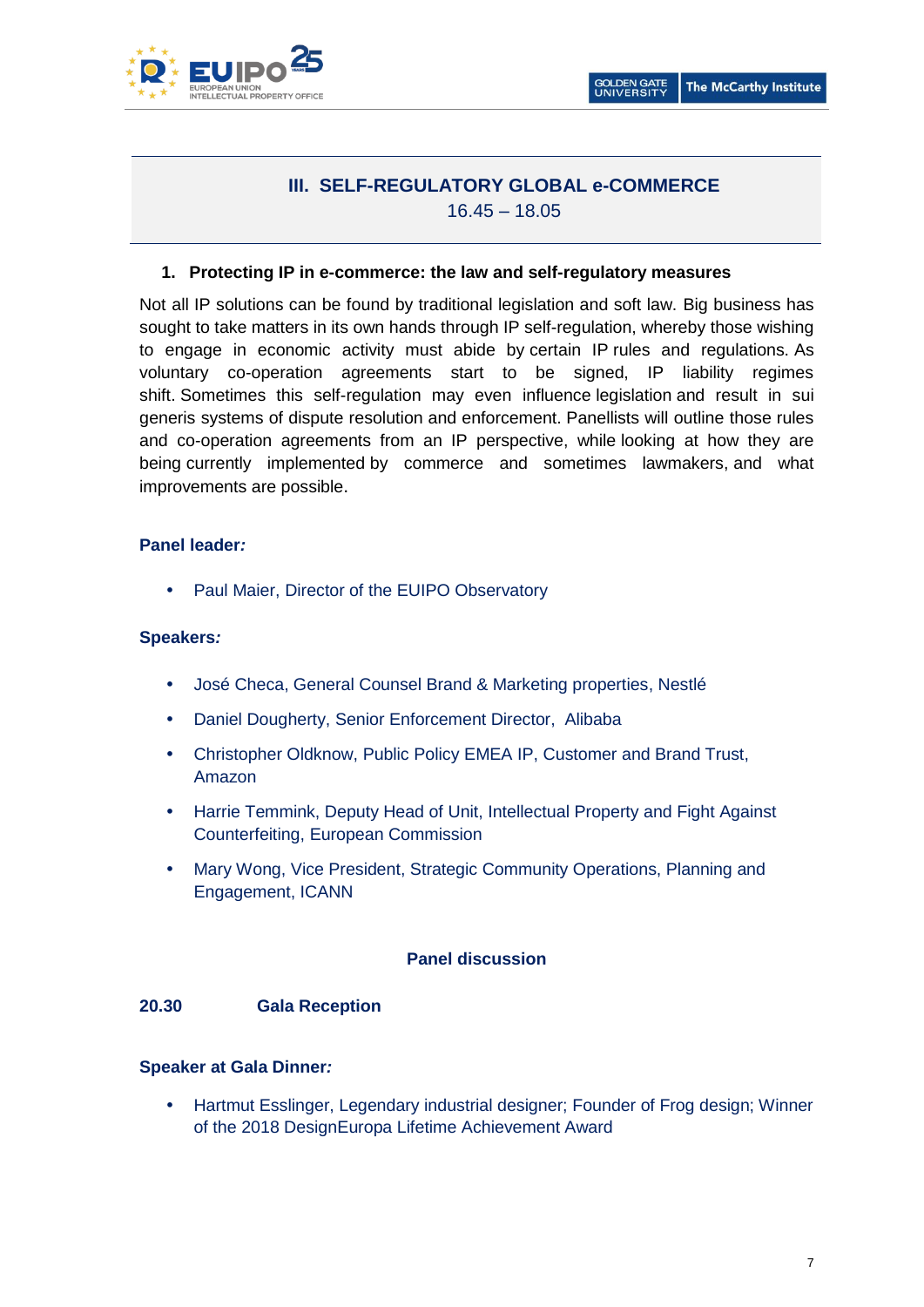

# **FRIDAY 27TH SEPTEMBER 2019**

#### **8:30 – 9:00 Welcome coffee**

# **IV. TRANSFORMATIVE TECHNOLOGIES AND IP JOBS IN THE FUTURE**  $9.00 - 10.35$

#### **1. The future face of IP examination and asset evaluation**

Panellists will look at what the top level IP Offices consider to be the most pressing issues in today's IP examination and asset evaluation environment and what preparations are needed to make full use of artificial intelligence and blockchain technology in daily work. Consideration will be given to the impact of these transformative technologies on the IP Offices and their users.

#### **Panel leader***:*

• Russell Pangborn, Partner at Seed IP Law Group

#### **Speakers***:*

- Kathleen Cooney-Porter, Senior Trademark Advisor, United States Patent and Trademark Office
- Ursula Schildt, Director, Digital Transformation Department, EUIPO
- Kijoong Song, Deputy Director, Trademark Policy Division, Korean Intellectual Property Office
- Daren Tang, Chief Executive, Intellectual Property Office of Singapore
- Takaaki Yamamoto, Member of the AI Project Team, Japan Patent Office

#### **Panel discussion**

**10.35 – 11.00 Networking Coffee**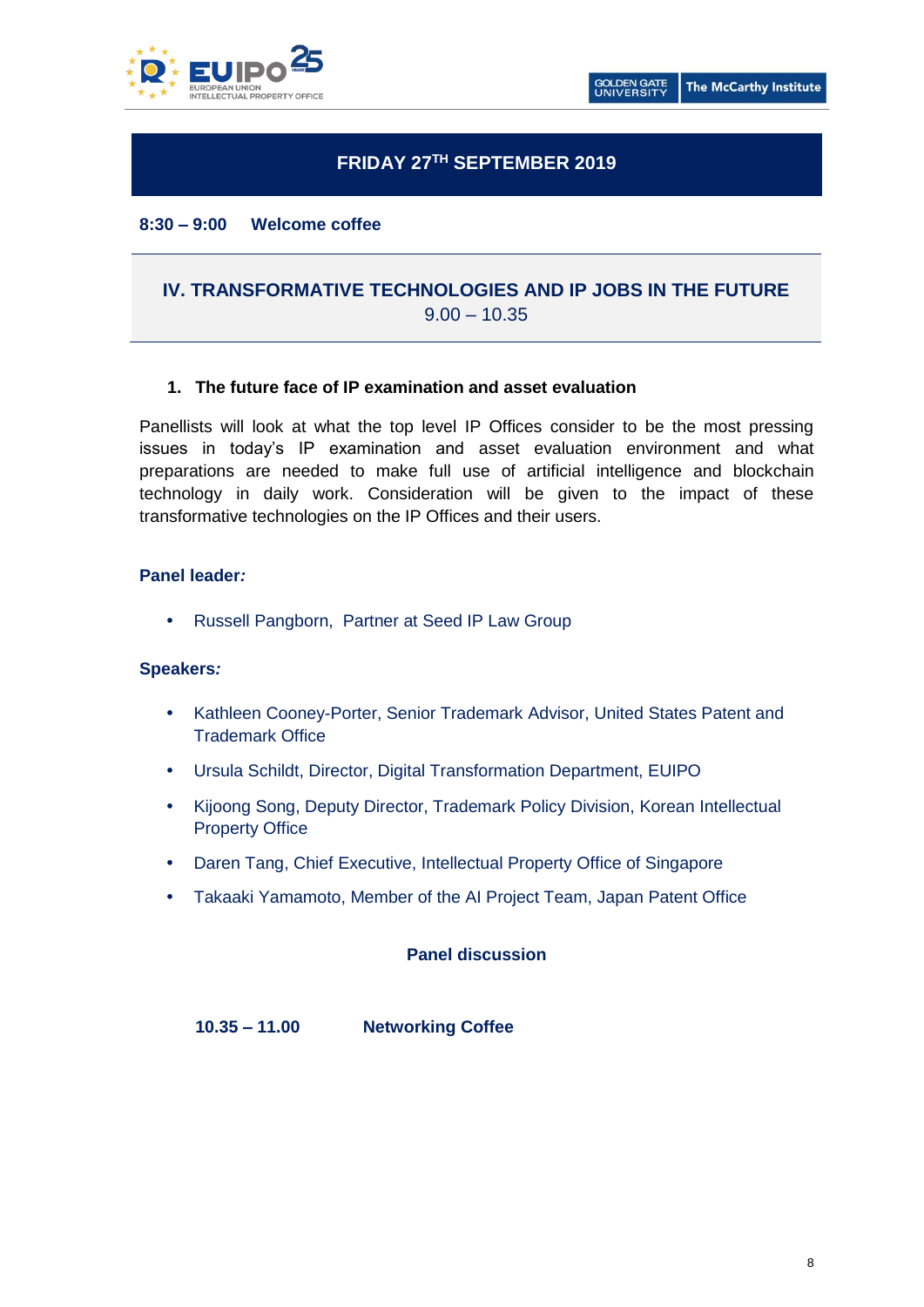

# **V. TRANSFORMATIVE TECHNOLOGIES IN IP CAREERS IN THE FUTURE**  $11.00 - 12.15$

Panellists will take a furtive glance at the future of IP jobs. This session will endeavour to look at how AI, the internet of things, blockchain and other cutting edge developments will impact on the creation of new jobs, and its effect on IP, legal practitioners, judges, enforcement agents and academics.

# **Panel leader***:*

James Nurton, Director, Lextel Partners

# **Speakers***:*

- Manuel Desantes, Professor of Private International Law, University of Alicante
- Mark Friedländer, Manager Legal & Compliance Division, Toyota Motor Europe
- Klaus Grabinski, Judge at the German Federal Court of Justice, Karlsruhe, **Germany**
- Gordon Swartz, Dean, Edward S. Ageno School of Business
- Daoming Zhang, Assistant Director Illicit Markets, Interpol

# **Panel discussion**